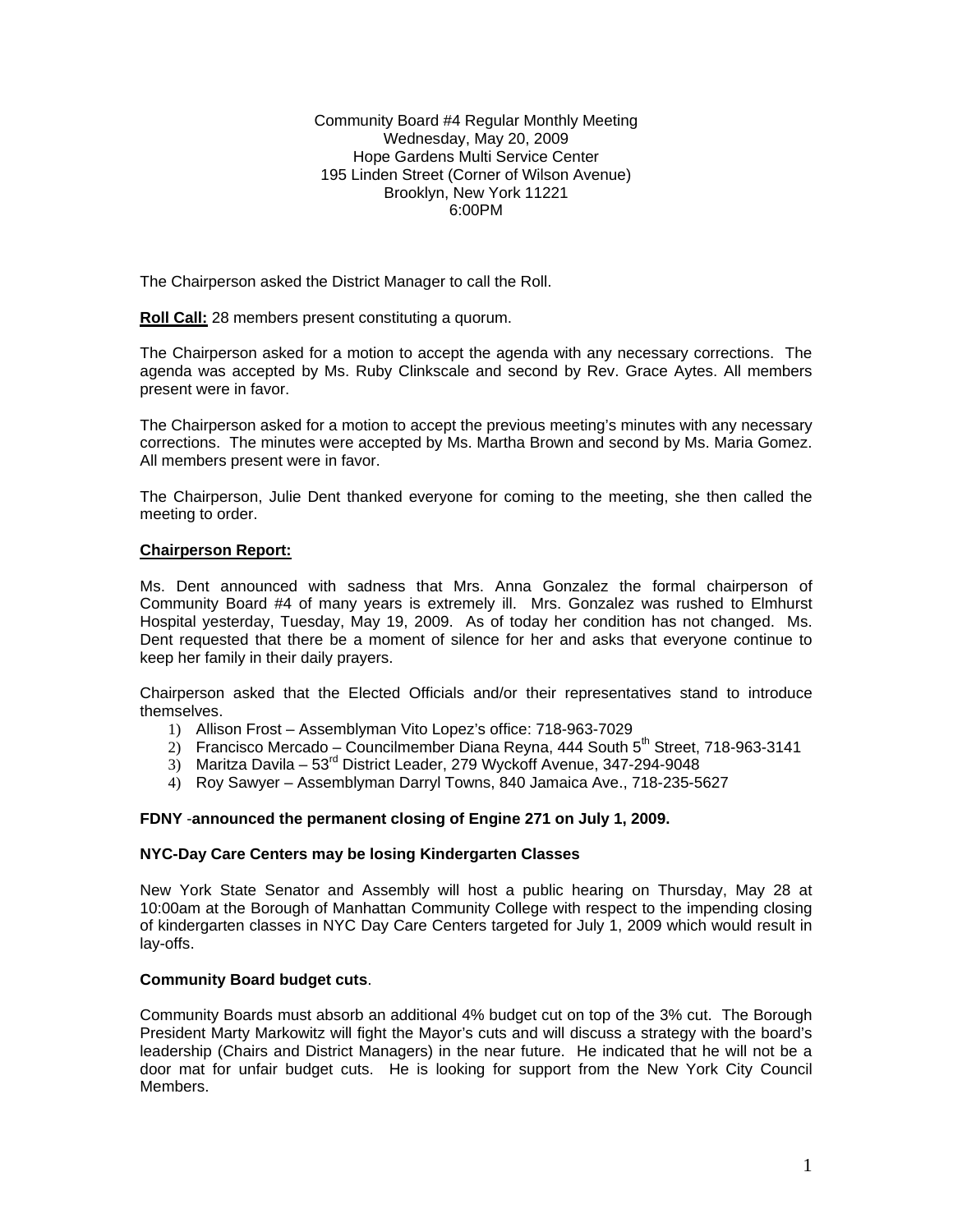# **Brooklyn Borough President**

Annually the Brooklyn Borough President holds a breakfast to honor employers that have made a special effort to recruit, hire and accommodate Brooklynites with disabilities. In recognition and Celebration of National Disability Employment Awareness Month, businesses can be nominated for this honor; the deadline is Friday June 5, 2009.

A very nice park is underway called the Brooklyn Bridge Park. You can access the park via the Brooklyn Bridge under path, once the re-developed water front area is accessible to visitors.

### **Summer Youth Employment Program (SYEP)**

DYCD – Summer Youth Employment Program (SYEP**)** application deadline has been extended to Friday, May 22, 2009.

### **Annual "Live Longer Stay Healthy" Health Fair**

Save the Date – June 11, 2009: The  $2^{nd}$  Annual "Live Longer Stay Healthy" Health Fair at Hecksher's Park on Linden Street, between Central and Wilson Avenues 10:00am to 4:00pm. Raffles, prizes, music, rides, education & activities, free screening for vision, hearing, blood pressure, glucose screening, foot doctor, dental information and mammography screening will be available. The health fair is sponsored by the Hope Gardens Center under the directorship of our very own Anna Gonzalez.

The Chairperson, Ms. Julie Dent acknowledged that NYC- Council Member Erik Dilan was in the audience.

The Honorable Erik Martin Dilan: Stated that he was glad to be present tonight with Mrs. Anna Gonzalez's extended family and said that she will be greatly missed. He referred to her as the Godmother of Bushwick.

The Councilman was also glad to see that the board has been working hard in trying to keep FDNY Engine 271 open. He stated that he is very proud of the community because in 2002 & 2003 they did not allow the administration to close any of the fire houses in the area. The Bloomberg administration is trying to put them to the test again however he feels that collectively they all will be there to do the right thing for the neighborhood.

He thanked everyone and mentioned that he is looking forward in working with everyone regarding the important issues in Bushwick.

#### **District Manager's Report:**

Ridgewood Bushwick Senior Citizen Council, Inc. – Applications are now being accepted to participate in the lottery for Rheingold Heights One Apartments. There are 87 affordable rental apartments. Applications may be requested by mailing a request with a self-addressed envelope or by visiting 217 Wyckoff Avenue between the hours of 9am-5pm, Monday through Friday. Only (1) application will be accepted per household. Applicants or co-applicants submitting more than one application will be disqualified. Applications must be returned by regular mail only, registered or certified mail will not be accepted. They must be post marked by June 29, 2009.

NYC Department of Transportation – Bureau Engineer Office Approval of Play Streets:

- Moffat Street between Wilson & Knickerbocker Avenues
- Hart Street between Evergreen & Myrtle Avenues

NYC Department of Education has proposed that beginning in September 2009 grades K through 4 of Achievement First Bushwick Charter School and existing school reside in the K-296 building.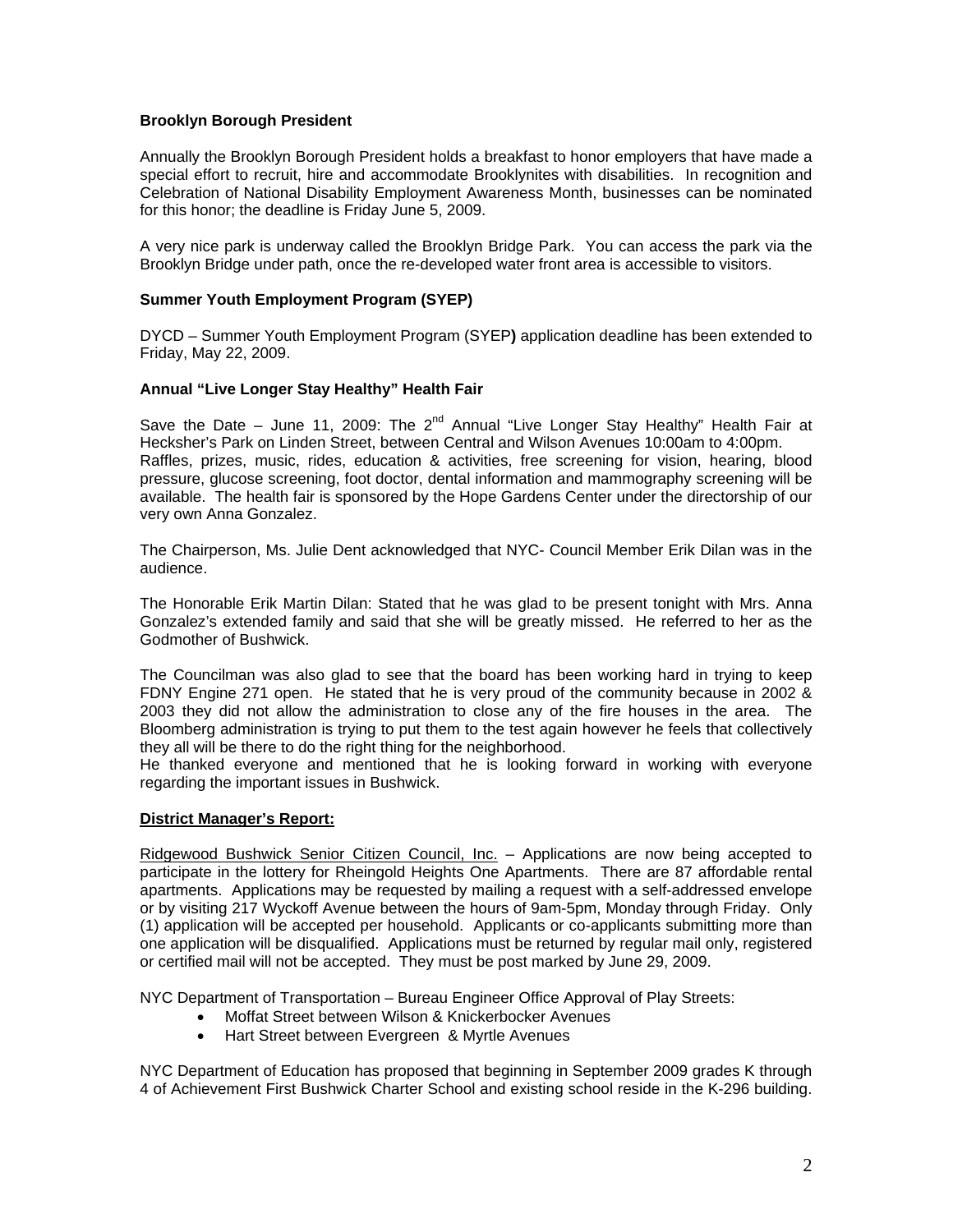Achievement First Charter school currently serves grades K-7 and will serve grades K through 8 in September 2009.

Only grades K-4 are proposed to be located at the 296 building.

Chairperson thanked District Manager for her informative report and thanked her for always doing a wonderful job.

## **Committee Reports**

**Civic & Religious Committee –** Committee Chairperson, Elvena Davis:

Final preparations for the  $4<sup>th</sup>$  Annual parade will take place at 315 Wyckoff Avenue on May 28<sup>th</sup> at 6pm. Ms. Davis asked that volunteers please be at the 422 Central Avenue on June  $4<sup>th</sup>$ .

## **Housing and Land Use Committee** – Committee Chairperson, Martha Brown

Tuesday, April 28, 2009 – Met with Mr. Marc Chiffert from A&E Engineering LLC., who gave the HLU committee some information on the New Department of Buildings (DOB) zoning diagrams and development challenge process.

#### Item 1:

The Department of Buildings in an effort to advance transparency and increase compliance with zoning regulation will now be requiring as of Mid-April, 2009 that architects and engineers submit diagrams of proposed building and major enlargements for on-line viewing.

The Community Board and the public will be able to review the size and scale of the developments online. This will also mean that the responsibility for reviewing and studying the diagrams will be left up to the Community Board and public. Department of Building proposed that to any complaints or challenges to what is viewed online that is not suitable, must occur within a 30 day formal public challenge period to the Department of Buildings. These changes will cover buildings that will for example, change in use, building envelope or zoning. This will severely limit the time Community Board can challenge the process of a building permit in order to change footage, occupancy or challenge the structure of a building envelope or usage of a structure.

The Housing and Land Use committee recommends that the Board authorize the District manager to write our elected officials, namely Councilman Erik Dilan and Councilwoman Diana Reyna in order to make the following suggestions and recommendations to these new DOB regulations:

- 1) The time for CB #4 to review and challenge any new building permit through the proposed regulatory system be extended from 30 days to 120 days
- 2) CB #4 needs direct notification from the Builder/developer by Certified Mail that the builder/developer will be submitting diagrams for a building permit at a specific location within CB #4
- 3) If the developer begins his project without the necessary procedures suggested in (1) and (2), then all costs assumed therein will be borne by the developer and CB No. 4 will not be responsible for any undertaking of any changes made to any building or structure before approval from Community Board No. 4.

The chairperson acknowledged the entrance of Councilwoman Diane Reyna.

The chairperson asked Council Member Dilan to comment more on the DOB zoning diagrams and development challenge process.

Council Member Eric Dilan: A few objections from his colleagues are that they do want to extend the review period to 90 days instead of 30 days. The Board can seek to extend it to 120 days if that is their preference. This is on hold at the council level because of a few members' rejection. The Councilman does not want the Community Board to loose the right to oppose just because the period is up. Overall the Councilman feels that the program is good and he stated that if the Board would like to have someone from the Department of Buildings to come and give more information and explanation on the program he would be glad to ask them to do so.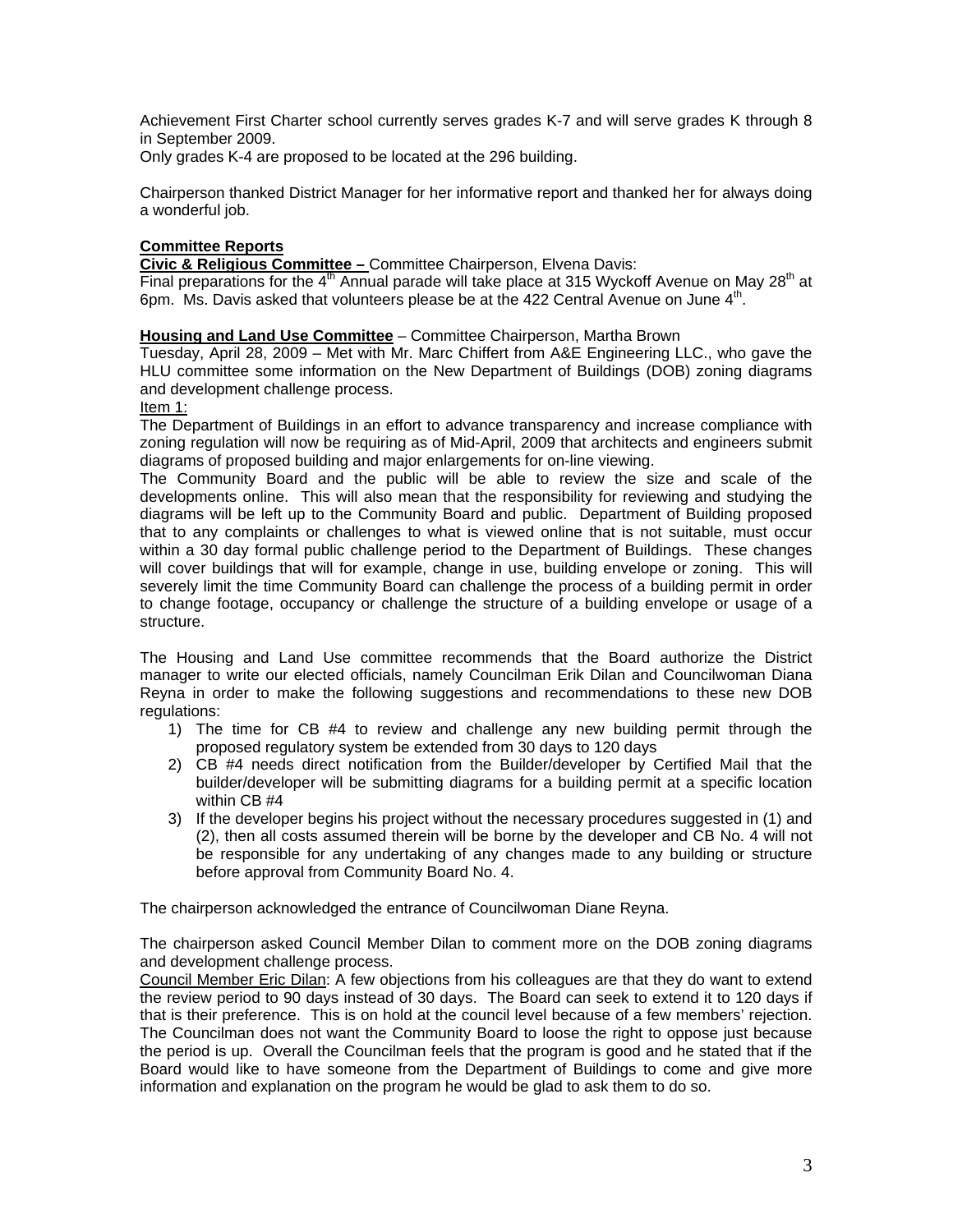Council Member Diana Reyna said a few words in honor of Mrs. Anna Gonzales.

She expressed her condolences to the board on the passing of Anna Gonzalez who she says was the icon of Bushwick

Martha Brown stated that the committee will not vote on the DOB issue tonight, the HLU Committee will table it until a future meeting.

Item 2:

Vacate Orders

- 213 Wyckoff Avenue Full Vacated Fire Damage
- 215 Wyckoff Avenue Order to Repair Partially Vacated
- 376 Palmetto Street Full Vacate Order
- 74 Bleecker Street Order to Repair Partial Vacate

**Parks & Recreation Committee: District Manager read report** The meeting was held on Tuesday, May 12, 2009:

**Field of Dreams** – were assigned as follows:

- Bushwick Playground: Saturday from 8:00am to 8:00pm Monday, Wednesday and Friday – 6:00pm to 8:00pm
	- Knoll Park : Sunday from – 1:00pm to 3:00pm
	- Hope Park: Tuesday and Thursday – 6:00pm to 8:00pm
	- Thomas Boyland Park: Sunday from 3:00pm to 8:00pm

**United Baseball League –** were assigned as follows:

- Thomas Boyland Park Saturday from 9:00am to 3:00pm Wednesday and Friday from 6:00pm to 8:00pm
- Knoll Park: Sunday from 9:00am to 1:00pm
- Hope Park: Thursday and Friday from 6:00pm to 8:00pm

Sunday from 1:00pm to 8:00pm Bushwick Playground: Tuesday from 6:00pm to 8:00pm

**Brooklyn/Queens Sports Center –**were assigned as follows:

- Thomas Boyland Park: Sundays from 9:00am to 3:00am to 3:00pm Tuesday's and Thursday's from 6:00pm to 8:00pm
- Knoll Park: Saturday from 3:00pm to 8:00pm Monday and Tuesday from 6:00pm to 8:00pm
- Hope Park: Saturday from 9:00am to 8:00pm
- Bushwick Playground: Thursday from 6:00pm to 8:00pm

**Aguadilla Baseball League** – were assigned as follows:

• Knoll Park: Saturday from 9:00am to 3:00pm

The following allocation of days and times were done so by Mr. Eddie Vargas the Director of Public Services Brooklyn for the Department of Parks & Recreation and recommended for approval by the two parks department committee members present.

The District Manager stated that the Board is hoping not be involved with this process in the future.

# **Youth & Education Committee:**

Tuesday May 12, 2009 – Chairperson Ms. Virgie Jones:

1) Planning for the Agency for Children Services Forum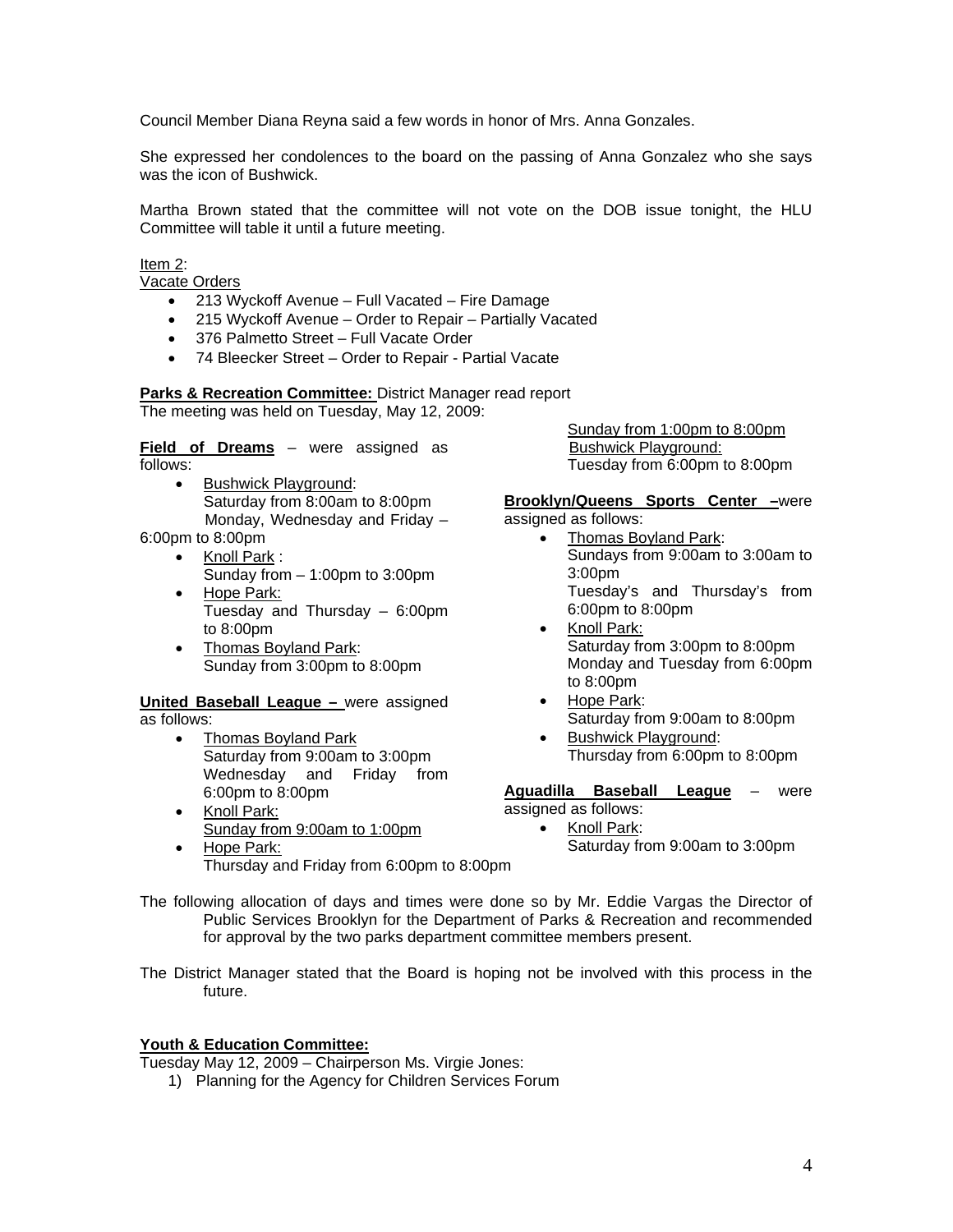- Meeting will be held on Wednesday, June 17, 2009. This dated is the same as the Community Board #4 meeting date. The date was chosen primarily as an opportunity to capture a full audience. Previously when ACS hosted a meeting of this magnitude attendance was poor because ACS date conflicted with the regular board meeting. The two meetings will be held together in an effort to have greater audience and wider participation.
- The ACS meeting will be widely advertised by the Community Board, the Office of Community Partnership as well as through the board's mailing as a public hearing. The ACS presentation will take forty-five minutes including a short DVD piece and questions & answers.
- The main focus of the presentation: statistical data on child safety, community partnership initiative and foster care update and recruitment endeavors.
- ACS was informed that foster care concerns issues will focus on the following:

Financial, social, physical, psychological well being of child or children and host family

- The committee recognizes the time limitation therefore the meeting timeline will be pointed and maintained in order to achieve an effortless and prompt transition from the public hearing to the regularly scheduled meeting.
- The next Youth and Education Committee meting will be held on Tuesday, June 9, 2009 at 143 Himrod Street, 5:30pm. At that time all of the finer details for the important meeting will be discussed. All are invited.

# **Public Safety Committee:**

Tuesday, May 19, 2009 – Barbara Smith Committee Chairperson:

The board met with the first person to use the Community Board #4 new application for a liquor license. The person took pictures of his establishment and posted them on the polls around the location so that people in the neighborhood could know that the business was coming to the area. The location of the business is 1541 Myrtle Avenue and it will be a Cabaret so no food will be sold and they will be open Thursday to Sunday.

Ms. Smith made a recommendation that Community Board #4 except his application for a new liquor license.

The District Manager mentioned that there will be a public hearing in the future so that those with complaints can make them.

# **Election of Officers**

Members of the nomination committee are: Nomination Chairperson, Barbara Smith assisted by Mary Littlejohn and Raymond Yarally.

The term for those elected to office will commence on June 1, 2009.

# **Roll Call: 29 members are present**

Nomination results are as follows for service year June 1, 2009 – May 31, 2010.

1) For the position of Chairperson: Julie Dent

 $2)$  For the position of 1<sup>st</sup> Vice Chairperson: Martha Brown

 $3)$  For the position of  $2<sup>nd</sup>$  Vice Chairperson: Austen Martinez

4) For the position of Recording Secretary: Brenda Lee Tramble

5) For the position of Financial Secretary: Victoria Fernandez

- 6) For the position of Correspondence Secretary: Virgie Jones
- 7) For the position of Treasurer: Avellar Hansley
- 8) For the position of Parliamentarian: Odolph Wright

The Chairperson thanked members for having the faith in her to elect her to continue as their leader of Community Board #4. She vows to do her best to represent the Bushwick Community with fairness, honesty, dignity and respect.